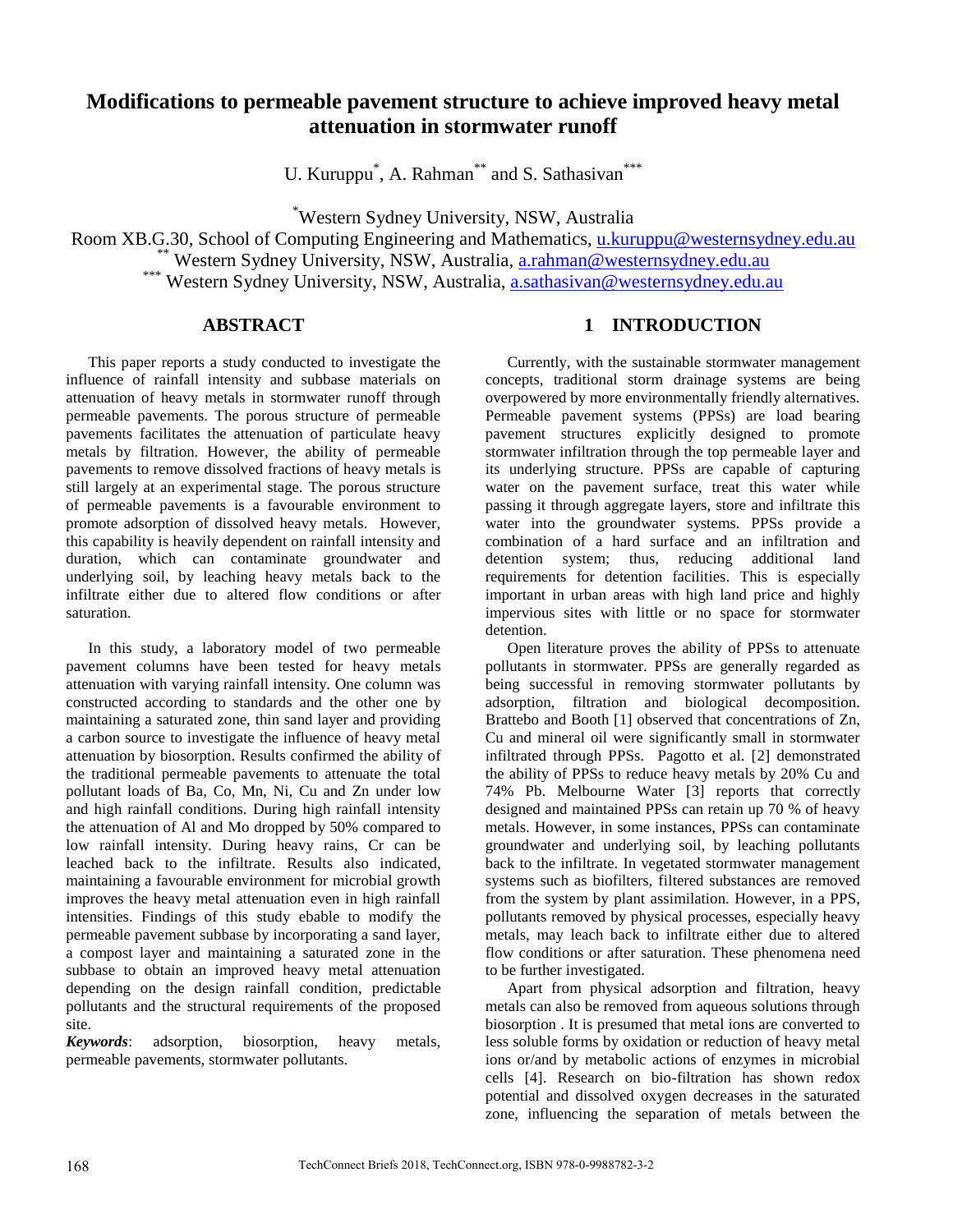solution and the solid phase [5]. Also, the addition of organic matter in the form of carbon provides an opportunity for enhanced metal uptake [6]. Above findings evidenced the importance of maintaining a saturated zone and providing carbon sources that can influence heavy metal attenuation. Though PPSs are proven to perform as bioreactors, no research can be found on biosorption processes for heavy metal treatment in PPSs. Thus, the effect of these factors and their interactions on metal treatment in PPSs cannot be readily estimated from the available literature.

In this study, a laboratory model of a PPS has been tested for heavy metals attenuation during different rainfall intensities and durations to investigate the treatment performance and likelihood of leaching metals back to the infiltration. Also this study is aimed to investigate the removal of heavy metals from the runoff by creating favourable conditions for biosorption. To achieve this aim a number of changes have been made to the subbase of the traditional PPS as below.

• An added compost layer as a carbon donor to provide opportunities for enhanced metal uptake.

Maintained a saturated zone by providing required moisture reduced oxygen and increased retention time to influence the separation of metals between the solution and the solid phase.

• Added thin sand layers to limit oxygen transport.

#### **2 MATERIALS AND METHODS**

Two permeable pavement columns as presented in Figure 1 were constructed with different subbase configurations. Column 1 was constructed according to the standard PPS design guide. Column 2 was constructed with the ability to maintain a saturated zone, a thin layer of sand to restrict oxygen transfer and a compost layer to provide a carbon source. These modifications were offered to investigate the influence of heavy metal attenuation by biosorption. Columns were constructed with an opaque black material to simulate the natural conditions of PPS subbase. The column length (600 mm) and width (420 mm) were determined based on the Representative Elementary Volume (REV) for porous media [7]. Due to limitations associated with the use of real stormwater, synthetic stormwater was used to simulate rainfall.

All chemicals that comprised the synthetic stormwater solution were dissolved in tap water. Synthetic runoff was applied to permeable pavement columns continually for 4 hours varying the rainfall intensity. Experiments were carried out starting with a rainfall intensity between 19-21 ml/min. It was maintained for 1 hour and the average rainfall intensity was increased to 118-122 ml/min. The input stormwater was stored in a 300L fiberglass container and was well-mixed. During the experiment, stormwater was pumped into the columns from the top through weeper hose and outlet samples were collected from the bottom. Over 4 hours rain event, samples were collected at 15

minutes intervals and tested for metal components. Characteristics of synthesized runoff were chosen from literature data (average values in μ/L are Al-70, Cr-77, Cu– 348, Mo-107, Sr-136, Ba-72, Co-35, Mn-72, Ni-83, Zn-86). The pH of synthetic runoff was maintained between 5.5 and 6.5. Percentage reductions of metal elements for both columns were calculated considering first and last hour during the 4 hours rainfall (Table 1). The experiment was repeated three times and average results were analysed.

Linear polyethylene bottles were used for sampling. Samples were preserved immediately after collection by acidifying with high purity concentrated nitric acid to pH < 2 (added 5 mL of  $HNO<sub>3</sub>$  to 1L of the sample) and stored at 4°C till they were analysed. Shimadzu inductively coupled plasma - optical emission spectrometry (ICP-OES) 710 was used for metal analysis.



Figure: 1 Column cross-sections

#### **3 RESULTS AND DISCUSSION**

Figure 2 presents the outlet concentrations of heavy metals through the standard traditional PPS structure (Column 1) over 4 hours for low and high rainfall intensities. Results confirmed the ability of the traditional PPS (Column 1) to attenuate the total pollutant loads of Ba, Co, Mn, Ni, Cu and Zn under low and high rainfall conditions. During high rainfall intensity, the attenuation of Al and Mo has been dropped by about 50% compared to the low rainfall intensity. In case of Cr, it can be desorbed back to the runoff during heavy rain. Except at the transition from low to high-intensity rainfall, the reduction curves for all metal elements are very stable.

As presented in Figure 3, Column 2, which is upgraded to facilitate biosorption, has also shown a 100% reduction of Ba, Co, Mn, Ni, Cu and Zn under low and high rainfall conditions. When comparing Column 1 and Column 2, except for Al and Sr, during low rainfall intensity both columns showed similar results (Table 1). Reasons for leaching Sr from Column 2 is unknown and need to be further investigated. Column 2 has shown an improved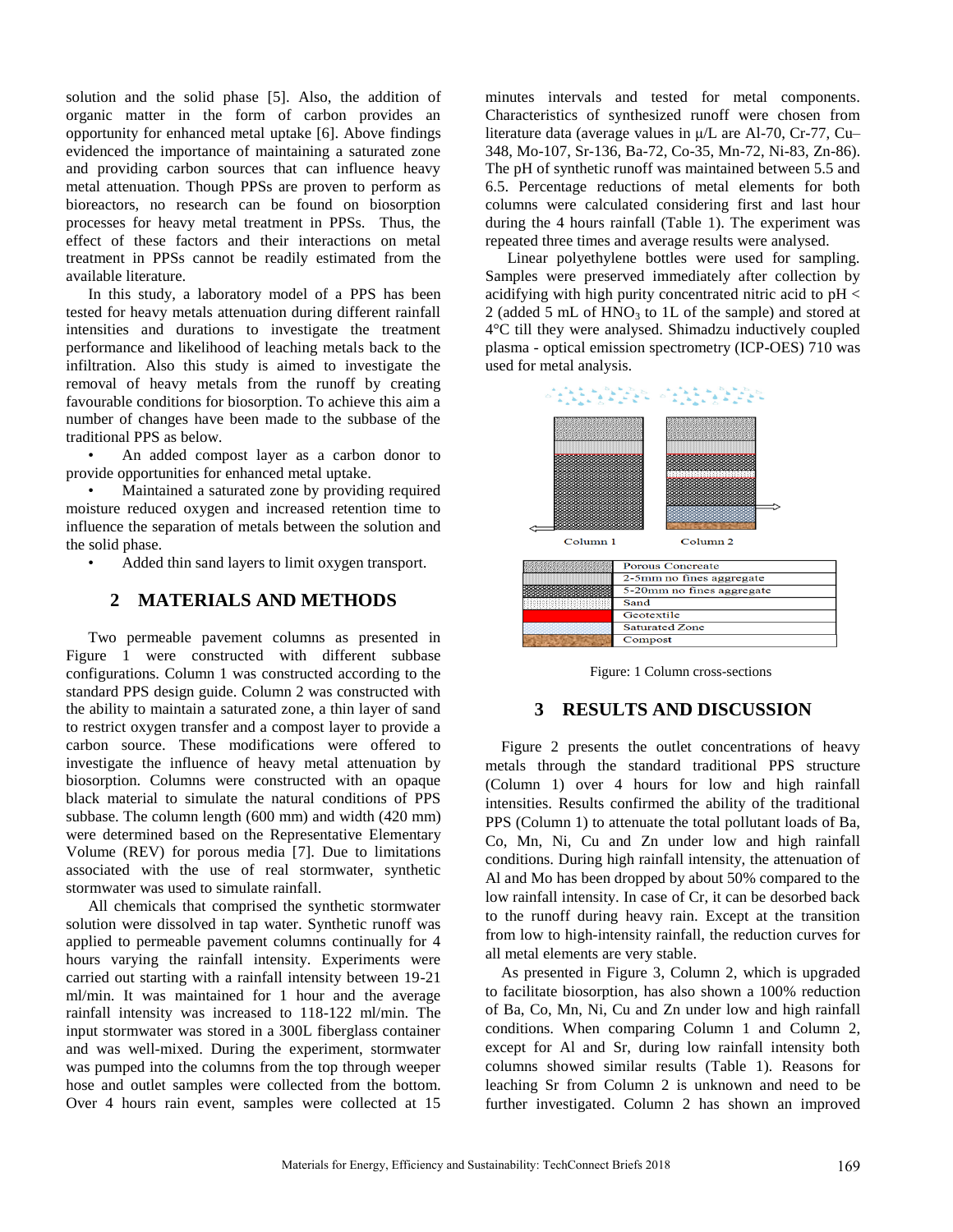metal attenuation even in high rainfall intensity, confirming favorable facilities for biosorption.



Figure: 2 Metal attenuation over time for Column 1

In case of Cr, Column 2 also has shown a negative percentage reduction which indicates the possibility of desorption of Cr back to the runoff during heavy rain. Results from Kayhanian et al. [8] also demonstrated dissolved Cr in leachate from concrete PPSs. Though, the desorption amount from Column 2 is only one-third of desorption from the standard traditional structure, as Cr is one of the most dangerous pollutants in terms of ecological toxicity [9] PPS structure needs to be further modified for Cr rich sites.

|         | <b>Average Percentage Reduction</b> |          |                       |          |  |
|---------|-------------------------------------|----------|-----------------------|----------|--|
| ollutan | <b>Low-intensity</b>                |          | <b>High-intensity</b> |          |  |
| ≏       | rainfall                            |          | rainfall              |          |  |
|         | Column 1                            | Column 2 | Column 1              | Column 2 |  |
| Al      | 71.98                               | 59.87    | 34.47                 | 72.31    |  |
| Cr      | 80.82                               | 81.35    | $-78.14$              | $-21.79$ |  |
| Cu      | 95.50                               | 92.42    | 75.40                 | 93.89    |  |
| Mo      | 87.93                               | 83.39    | 7.18                  | 21.96    |  |
| Sr      | 53.29                               | $-13.10$ | 23.83                 | $-11.42$ |  |
| Ba      | 100.00                              | 100.00   | 100.00                | 100.00   |  |
| Co      | 100.00                              | 100.00   | 100.00                | 100.00   |  |
| Mn      | 100.00                              | 100.00   | 100.00                | 100.00   |  |
| Ni      | 100.00                              | 100.00   | 100.00                | 100.00   |  |
| Zn      | 100.00                              | 100.00   | 100.00                | 100.00   |  |

Table 1: Percentage reduction of metals via column 1 and 2

When considering the influence of rainfall duration on metal attenuation, except at the transition from low to highintensity rainfalls, Column 1 shows stable outlet concentrations without much effect by rainfall duration. But Column 2 has shown a gradual increase in concentrations of heavy metals at the outlet over time during heavy rainfall. Metal attenuation through the standard traditional PPS structure was further investigated for the rainfall 40 mm/ 4

hrs, which is nearly the commonly adopted design rainfall for Sydney NSW, Australia.



Figure: 3 Metal attenuation over time for Column 2

Except for Cr, Sr and Mo, the percentage metal attenuation was not much affected by the rainfall duration. Though Table 1 shows a 80% reduction of Cr during the first hour (i.e at 20 ml/min rainfall intensity) when the rainfall intensity was increased to 45 ml/min, the percentage reduction of Cr dropped to 56% during the first hour (Table 2) and it further dropped to 11% during the  $4<sup>th</sup>$ hour. Likewise, the attenuation of Sr and Mo also dropped as presented in Table 2. This experiment was further extended by changing the inlet concentrations  $(0.1 \text{ mg/L} - 1)$ mg/L) of heavy metals at 45 ml/min rainfall intensity for 4 hours rainfall duration. The behavior of outlet concentrations of metals over the rainfall duration was not affected by the inlet concentrations.

| <b>Metal</b> | <b>Average Percentage Reduction</b> |             |             |             |  |
|--------------|-------------------------------------|-------------|-------------|-------------|--|
| element      | 1st<br>hour                         | 2nd<br>hour | 3rd<br>hour | 4th<br>hour |  |
| Cr           | 56.64                               | 18.18       | 14.10       | 11.51       |  |
| Mo           | 80.26                               | 48.05       | 40.13       | 39.28       |  |
| Sr           | 36.66                               | 19.12       | 14.10       | 11.51       |  |

Table 2: Percentage reduction of metal elements through column 1 over 4 hours

Investigations on improving heavy metal attenuation in PPSs are limited to date. However, sorption media such as activated carbon [10]-[12], hydrous ferric oxide [13], natural zeolite [14], alumina, activated bauxsol-coated sand, bark, bauxsol-coated sand, fly ash, granulated ferric hydroxide, iron oxide coated sand, humic acid [14], and waste materials such as saw-dust [15], industrial waste [16], fly ash [17] and juniper fiber [18] have shown positive outcomes for heavy metal treatment in wastewaters. These